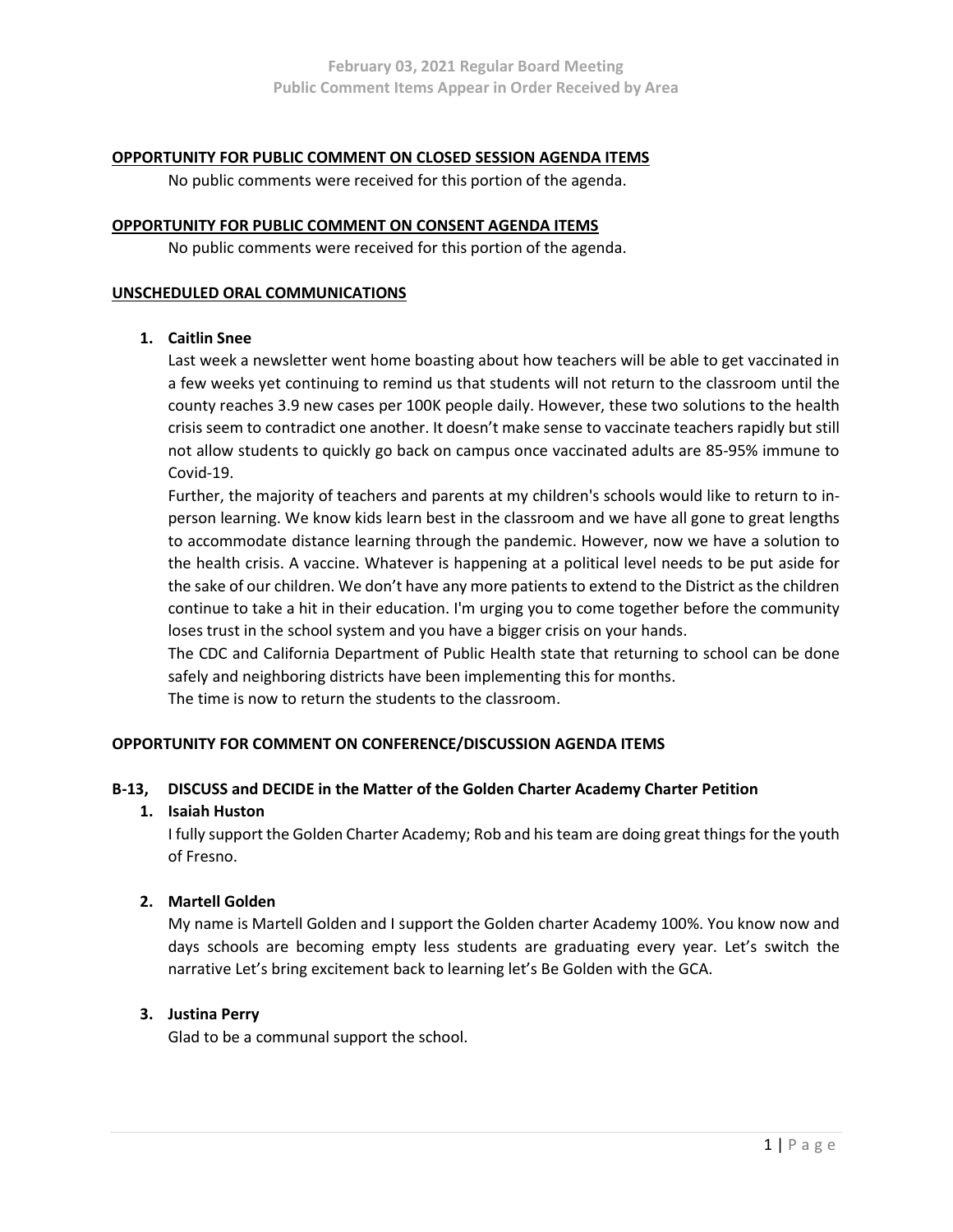### 4. Karisma Senegal

I will love to give my support in this email as well as this school. I will love for it to get started for the community we need things like this to come into the community and also as much as I want my 3 year old daughter to start and spread her wings with learning blessings.

### 5. Jacob and Leanna Villalobos

Hello my name is Jacob Villalobos. Me and my wife Leanna Villalobos are in support of this charter school. My son is hopefully starting kindergarten there this coming school year. We've tried preschool with a traditional classroom setting, and didn't work to well with my sons active lifestyle. When I spoke with rob golden he explained the way they were structuring the classroom, and also being partnered With the Fresno Chaffee zoo. I want the best for my son, as we all want for our children. I truly believe this structure of class will be beneficial for my son as well as other children in the community. I'm looking forward to seeing golden charter school being a successful school for all children.

### 6. Todd Hilliard

I support Golden Charter Academy

# 7. Crystal Hilliard

I support this school.

### 8. Crystal Chavez

I support this school.

# 9. Melanie Smith

Melanie Smith- Golden Charter Academy will provide a uniquely rich learning experience for its students. I'm so excited for my son to attend and get to learn in an environment that creatively connects learning standards to the real world through place based learning! I know students will be excited to learn and grow as they get to explore the world around them. And I believe this opportunity of place based learning will foster a love and care for the environment, shaping students into people who will love learning and make the world a better place! What a gift to our kids and our community!

## 10. Ruth Holmes – (Voice Message Transcribed)

Hi, my name is Ruth Holmes and I'm calling in regards to charter academy and uhm, I think charter academy is going to be a great fit for our young students coming up. Uh, I have a granddaughter that's enrolled there, and I know it will be a fun opportunity to work hands on with some of the things they're going to do, and I think we need the school very badly. Alright, thank you.

## 11. Kamara Everson – (Voice Message Transcribed)

Hello, my name is Kamara Everson and I would like to recommend Golden Charter Academy be approved by Fresno Unified. This school offers a unique opportunity for all students to succeed. So again, I would love to recommend Golden Charter Academy. Thank you.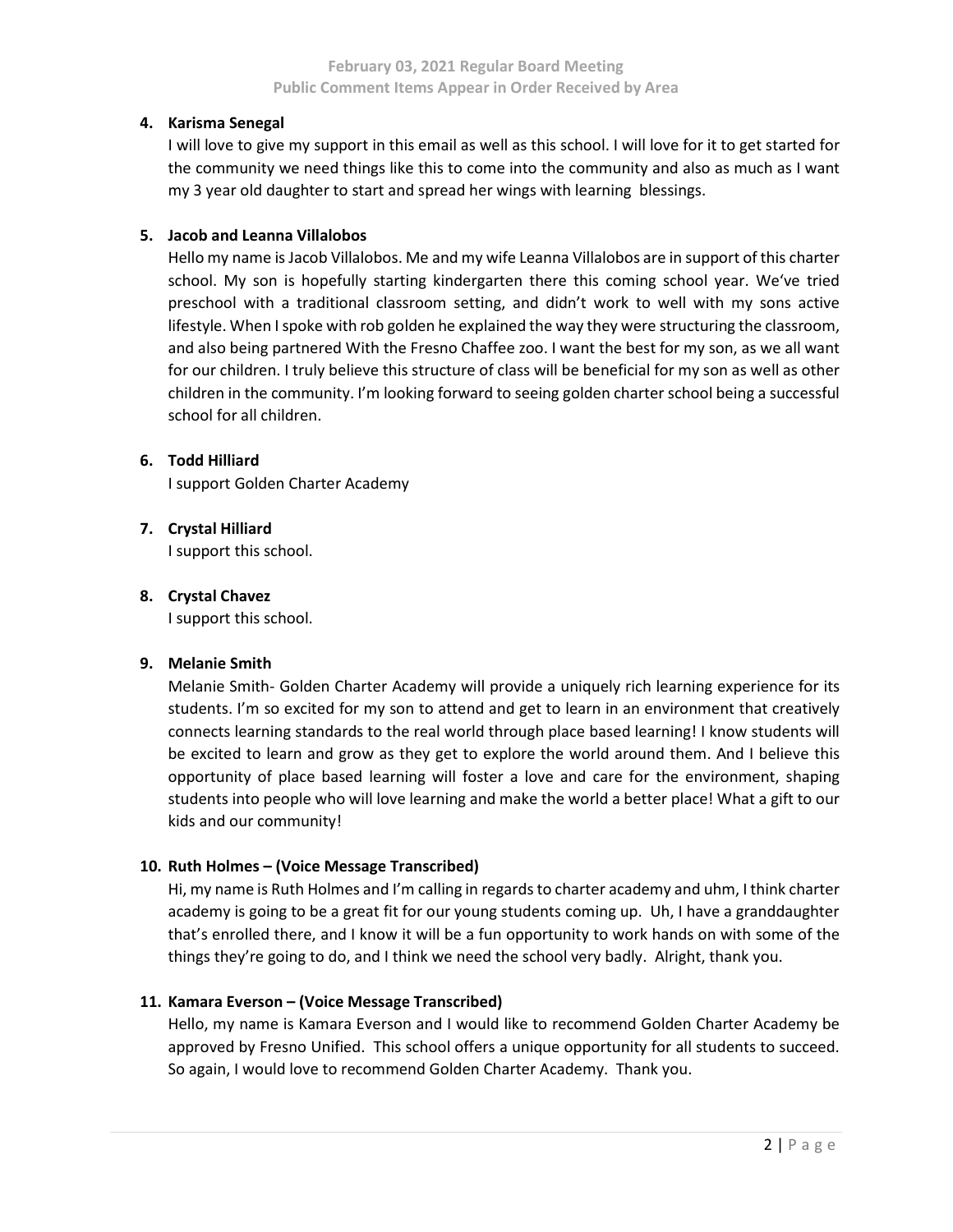## 12. Anthony Conley – (Voice Message Transcribed)

I support the Golden Academy because I believe it is a great opportunity for young African American men to see leadership in the community. Thank you.

# 13. Mitchell Shaw – (Voice Message Transcribed)

Good Morning! My name is Mitchell Bauer Shaw. I'm calling in just to give a recommendation to Golden Charter Academy that it would be approved by Fresno Unified. I believe that a school like Golden Charter in conjunction with the Chaffee Zoo would provide kids, uh, underserved kids with the change to have a great start in life is simply, there is no price that can be put on it. So again, I am just calling in in favor of Golden Charter Academy. My name is Mitchell Shaw, my phone number is 559-824-0051.

# 14. Dr. Gennean Bolen – (Voice Message Transcribed)

Hello, this is Dr. Gennean Bolen. I'm commenting on the Golden Charter Academy. I recommend Golden Charter Academy be approved by Fresno Unified. This school will offer a unique opportunity for all students to succeed. Vote yes!

# 15. Lynnette Brown – (Voice Message Transcribed)

Good Afternoon! My name is Ms. Lynnette Brown, I am the President of the Black Faculty/Staff Association at Fresno State. I'm calling to recommend the Golden Charter Academy to be approved by Fresno Unified School District. This school offers a unique opportunity for all students to succeed. So yes, I vote yes, and I look forward to working with the administration and hopefully collaborating with them at Fresno State uhm and Fresno Unified, I look forward to collaborating. Thank you much! Bye.

## 16. James – (Voice Message Transcribed)

Hi, my name is James. I am from Job Bookkeeping and Consulting Service. I'd like to recommend Golden Charter Academy to be approved by Fresno Unified. I think it is the right thing to do. Vote yes! Thank you, bye.

## 17. Phyllis Blue – (Voice Message Transcribed)

Hello, uhm, I am calling about the Golden Charter Academy and I'd like to express my support for the academy that it will be able to be approved by the Fresno Unified School District as a opportunity for students to be able to succeed in school, to get the attention that they need to guide them in their journey to academic success. Uhm, so I vote yes for the Golden Charter Academy.

## 18. Pastor B. T. Lewis – (Voice Message Transcribed)

Hello, my name is Pastor B. T. Lewis of the Rising Star Baptist Church in the southwestern region of our city. Calling in regard to the Golden Charter Academy. It is my desire that our Board would vote in favor of Golden Charter Academy. I think that this school can be a tremendous asset to the education of our students and a great influence on their success. So please vote yes on approving this academy. God bless you and have a great evening.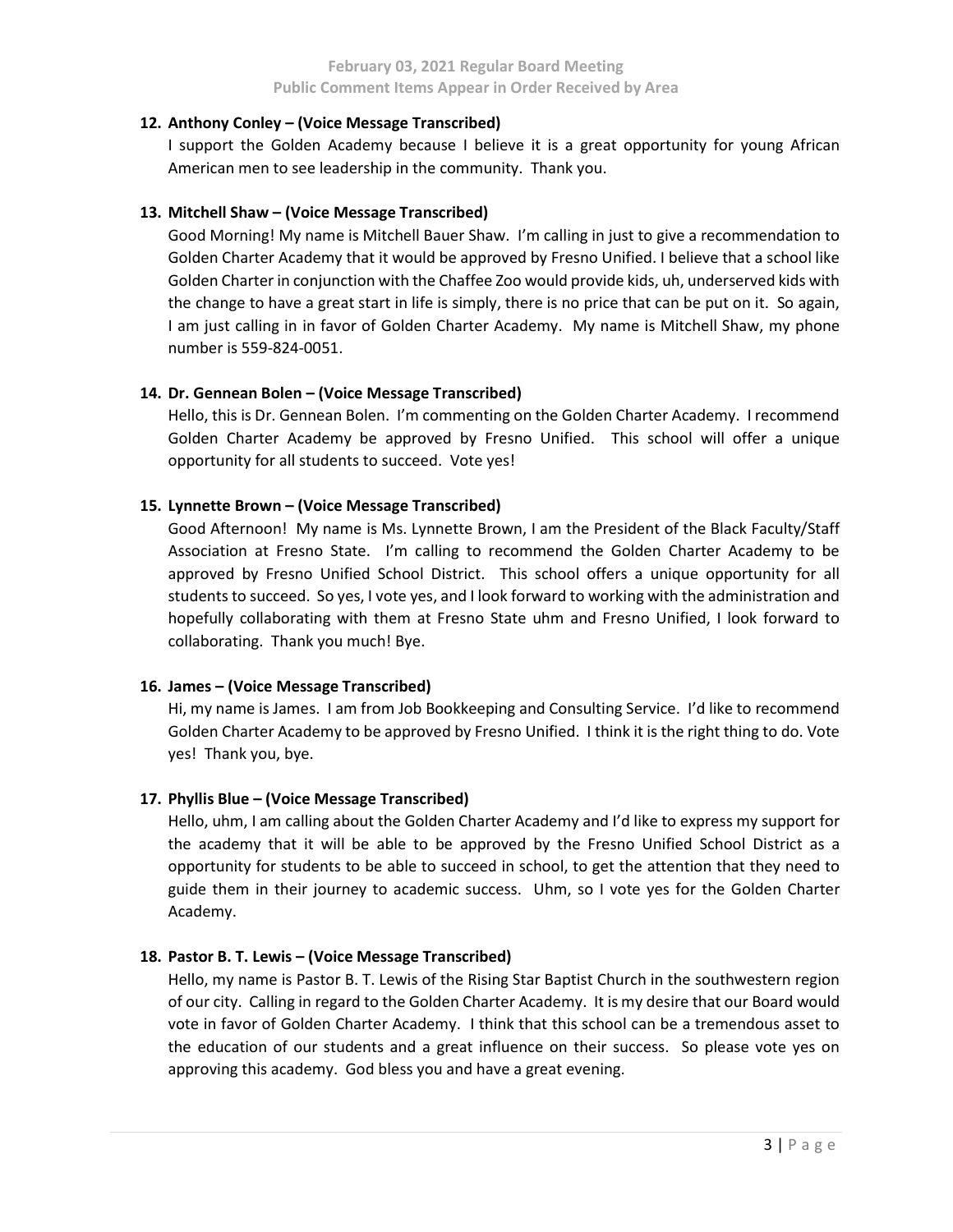## 19. Desi Woods Jones (Voice Message Transcribed)

Yes, Good Afternoon! My name is Desi Woods Jones and I am calling in reference to an item that is on your board agenda tomorrow, the Golden Charter Academy that is looking to get approval from the Fresno Unified School District. I am the state president for Black Women Organized for Political Action, and I am calling to really stress how important this academy is and am strongly urging board members to support this. Again, this is Desi Woods Jones, President of Black Women Organized for Political Action and I am encouraging board members to support Golden Charter Academy that is on your agenda tomorrow. Thank you.

### 20. JoJo

Our family wanted to express our support for Golden Charter Academy. We are excited to continue our child's education with Golden Charter Academy.

## 21. Donald Wilkerson – (Voice Message Transcribed)

This is Donald Wilkerson in support of charter academy school. Thank you.

## 22. Ariel Golden – (Voice Message Transcribed)

Hello, this is Ariel Golden. I'm just calling to say that I stand in support of Golden Charter Academy School. Thank you so much, bye-bye.

### 23. Holly Wilkerson – (Voice Message Transcribed)

Holly Wilkerson, Fresno California. Calling in regard to standing in support of the Golden Charter Academy School of Fresno, California. Thank you.

## 24. Ozell Thompson – (Voice Message Transcribed)

Hello, this is Ozell Thompson and I am calling in support of Golden Charter Academy. I think its going to be great for our community in helping our youth. We have a good example in the young man that is starting this school. His life has been very good and the way he has lived his life very exemplary in what he has done in his football career, but more importantly, his love for youth and young people is what is really standing out. So, I think that the school district and the community of Fresno County should jump in behind this project and support it. God bless, have a good day.

## 25. Latina Parks Guy – (Voice Message Transcribed)

Hello, my name is Latina Parks Guy and I absolutely stand in support of Golden Charter Academy School. Uhm, I have known the founder of the school for probably since the seventh grade and he is a phenomenal young man of great character and I am sure he will put everything he has, his entire heart into making sure the school is a success. Thank you very much for your time. If you need to reach me, I can be reached at 559-349-5953. Thank you for your time.

#### 26. Rolinda Golden – (Voice Message Transcribed)

Hello, my name is Rolinda Golden and I'm calling to stand in support for the Golden Charter Academy School which is needed in our community. So, I'm asking for it to be approved and so we can move forward helping our children to succeed with a better education. Thank you.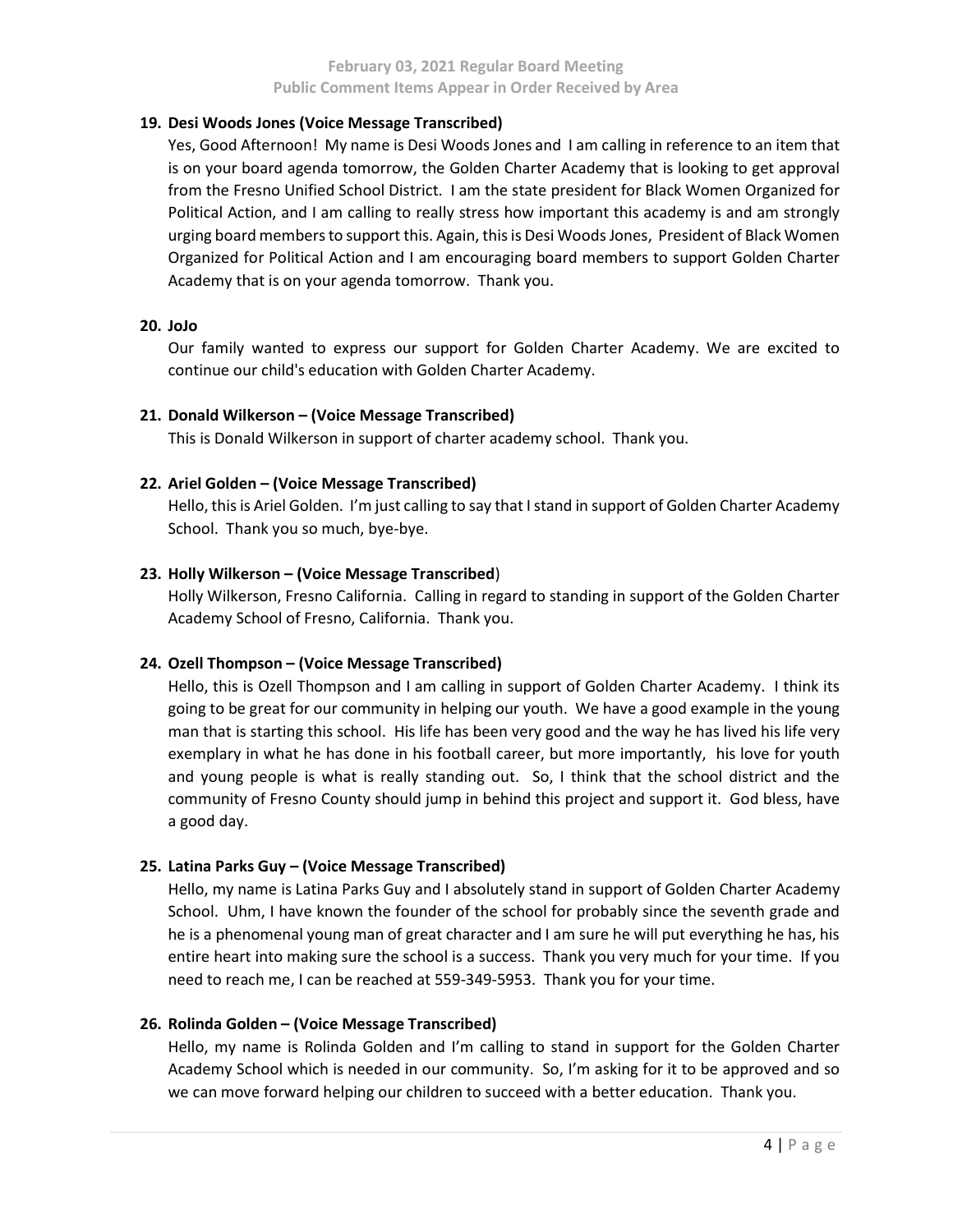## 27. Anthony Wilcox – (Voice Message Transcribed)

Anthony Wilcox calling to say that I support Golden Charter Academy and wanted to leave a message in reference to that matter. Again, Anthony Wilcox and I support Golden Charter Academy.

# 28. Brandon Brown – (Voice Message Transcribed)

My name is Brandon Brown and I recommend the Golden Charter Academy to be approved by Fresno Unified. This school offers a unique opportunity for students to succeed. Please, vote yes!

## 29. Stephanie Wallace – (Voice Message Transcribed)

Hi, my name is Stephanie Wallace and I'm calling regarding the Golden Charter Academy School, and I really believe it will be a great asset for the community. It will help provide jobs that are needed, help build up the economy, and I really think it is just a wonderful idea. Thank you.

# 30. Melody Walcott – (Voice Message Transcribed)

Hello, my name is Melody Walcott. I recommend Golden Charter Academy be approved by Fresno Unified. The school offers a unique opportunity for all students and I'm asking the board to vote yes for the charter.

# 31. Javan Childs – (Voice Message Transcribed)

Hi, this is Mr. Childs. I am both a parent and a community member of Fresno Unified School District and I wanted to recommend that Golden Charter Academy to be approved by Fresno Unified. As this school offers a unique opportunity for all students to succeed. So, I highly recommend that we really consider, and that we approve the establishment of Golden Charter Academy. Thank you.

# 32. Luis Romero – (Voice Message Transcribed)

Hello, my name is Luis Romero and I support the Golden Charter Academy to be approved by the Fresno Unified School District. It provides a unique opportunity for students to succeed. Thanks, bye.

## 33. Darlene Atkinson – (Voice Message Transcribed)

Hi, my name is Darlene and I stand in support of Golden Charter Academy School. Again, my name is Darlene Atkinson and I stand in support of Golden Charter Academy School.

## 34. Mia Hodge – (Voice Message Transcribed)

Hi, I'm calling to recommend that the Golden Charter Academy be approved by the Fresno Unified School District. I believe this environmental educational opportunity will equip learners with knowledge, skill, and motivation to address the complex environmental challenges of the  $21<sup>st</sup>$ Century. Voting yes for Golden Charter Academy. Name is Mia Hodge, Executive Director, Another Level Training Academy.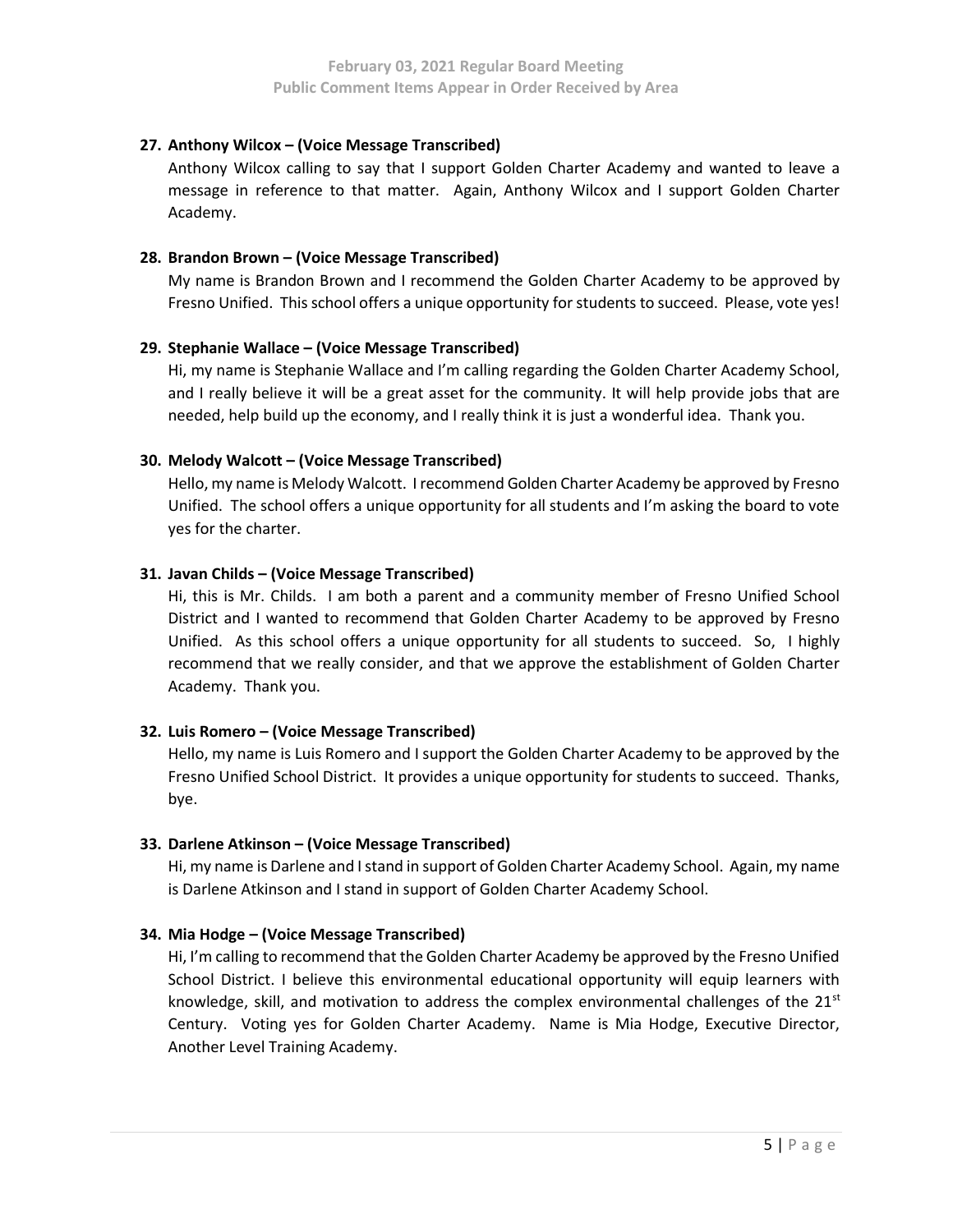## 35. Jabron Wilson – (Voice Message Transcribed)

Hello, I would like to recommend Golden Charter Academy to be approved by Fresno Unified. This school offers a unique opportunity for all students to succeed. I would also like to vote yes for it as well. I look at the west side and would like to point out the fact it is going about technology which is growing in the next days and in the world of course every day and also the fact of the awareness of social injustice and also, of course the understanding of education and how important it is and also other areas as well, such as trade, environmental studies and other things as well. So, yes, vote yes for Golden Charter Academy. Thank you now, you have a good one.

## 36. Lakita Brazil – (Voice Message Transcribed)

Hi, my name is Lakita Brazil. I am calling in support of the Golden Charter Academy School and uhm, I just want to say that I believe it is a wonderful thing and I'm proud to have it here in Fresno. Thank you.

### 37. Keisha Hoff – (Voice Message Transcribed)

Yes, Good Afternoon, my name is Keisha Hoff and I am uhm am calling in reference to Golden Charter Academy. I was calling to say that I am in favor of the academy and I think it will be a great addition to the community. Thank you.

### 38. Gina Garrett – (Voice Message Transcribed)

Hi, my name is Gina Garrett and I was calling in to express my support for Golden Charter Academy and I recommend Golden Charter Academy be approved by Fresno Unified School District. I think this school will offer a unique opportunity for all students to succeed. Please vote yes, thank you.

#### 39. Jaqueline Sellers

As a Fresno Native, I am excited to see this school come to our community for the children who have a love for animals

#### 40. Lanika George – (Voice Message Transcribed)

Hi, my name is Lanika George and I stand in support of Golden Charter Academy School. Thank you.

#### 41. Cynthia Sterling – (Voice Message Transcribed)

Hello, my name is Cynthia Sterling, former Fresno City Councilwoman and I am calling to recommend that Golden Charter Academy be approved by the Fresno Unified School Board . This is a unique school; it offers a great opportunity for all our students to succeed and I am asking that each of the board members vote yes. Again, my name is Cynthia Sterling have a great day.

## 42. Dustin Cameron – (Voice Message Transcribed)

Hi, my name is Dustin Cameron calling in support of Golden Charter Academy. I believe this will be a tremendous asset to our community and presents some great unique opportunities to our children. Thank you.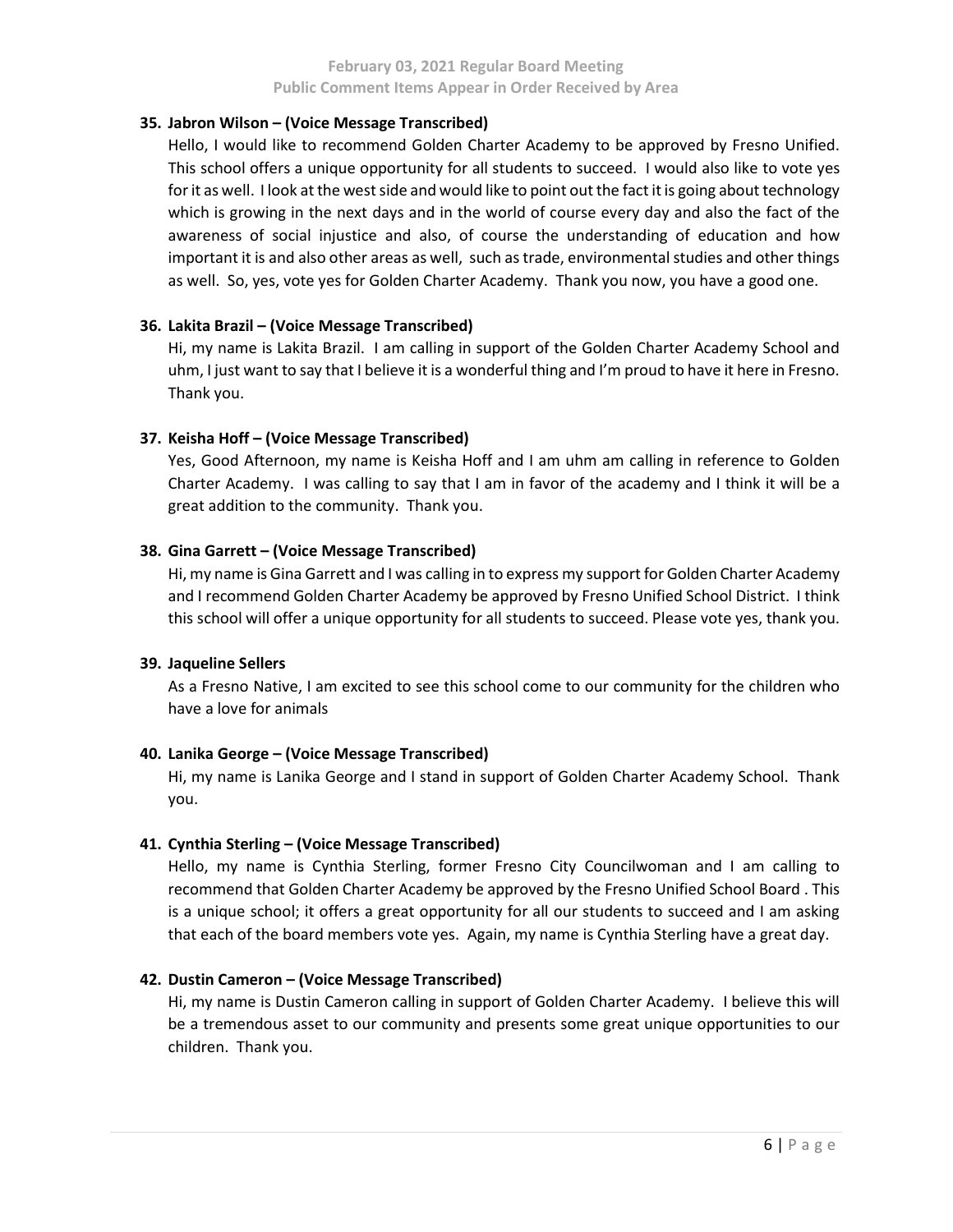### February 03, 2021 Regular Board Meeting Public Comment Items Appear in Order Received by Area

## 43. Clare Crawford

Board members raised multiple concerns with this petition in the previous hearing, many of which continue to be significant concerns, as well as additional issues raised by additional materials GCA submitted. These issues demonstrate that the petitioners are unlikely to successfully implement the proposed program and should be denied.

GCA's plan includes illegal financial arrangements for leasing property and a start up loan with the GCA CEO. This is a conflict of interest and self-dealing, and violates California law, leaving no legal long-term facilities plan. The short term facilities plan includes a lease that has provisions that violate the requirement to operate as a non-sectarian school. Both of these plans raise serious questions about the ability of the petitioners to successfully run a school.

Enrollment projections are unrealistic and the budget omits relevant costs, like relocation costs, making it unlikely they will be financially sustainable. Staff did not conduct a community impact analysis, however, we believe the school may negatively impact surrounding schools, and the lease provisions requiring that school activities adhere to Catholic teachings are illegal and make the school unwelcoming to LGBTQ families.

The petition has numerous deficiencies and serious problems with the budget, governance and facilities plans. More detail on these issues are included in two analyses I sent to Board Members. Denial requires only one finding, however we have identified that this petition should be denied based on several of the legal bases contained in California's Education Code and urge the Board to deny the petition.

## 44. Liz Shied – (Voice Message Transcribed)

Hi there, my name is Liz Shied, and I am calling to recommend Golden Charter Academy be approved by Fresno Unified. This school offers a unique experience for all learners and I recommend that you vote yes. Thank you.

# 45. Viva Straughter – (Voice Message Transcribed)

Hello, my name is Viva Straughter and I am calling on the subject matter of the Golden Charter Academy, and I would like to make a recommendation that we definitely consider and approve Golden Charter Academy to be approved by Fresno Unified School District and I mean this is a great opportunity and just a great staple for our students to be able to succeed in education and I vote yes on Golden Charter Academy to be approved by Fresno Unified School District. Thank you.

## 46. Gregory Barfield – (Voice Message Transcribed)

Hi, my name is Gregory Barfield and I wanted to express my support for an item you have tomorrow on the approval of the Golden Charter Academy. I believe that the Golden Charter Academy should be approved by Fresno Unified. The school offers a very unique opportunity for students of all hues to succeed and I believe that the appropriate action is to approve this agenda item. Thank you so very much and God bless you all and keep doing the great things you are doing to education our kids in the city of Fresno. Bye-bye.